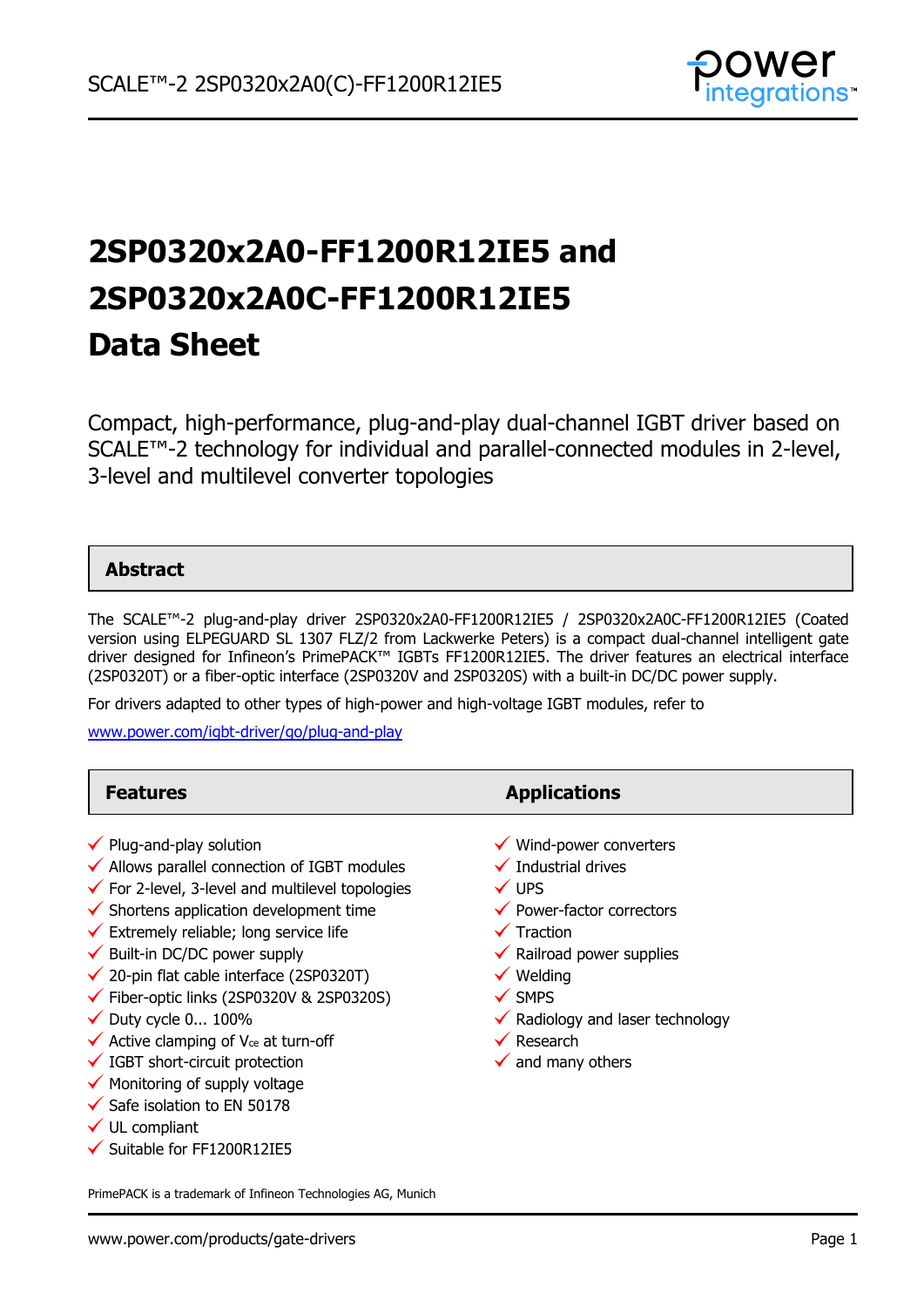

### **Safety Notice!**

The data contained in this data sheet is intended exclusively for technically trained staff. Handling all highvoltage equipment involves risk to life. Strict compliance with the respective safety regulations is mandatory!

Any handling of electronic devices is subject to the general specifications for protecting electrostatic-sensitive devices according to international standard IEC 60747-1, Chapter IX or European standard EN 100015 (i.e. the workplace, tools, etc. must comply with these standards). Otherwise, this product may be damaged.

### **Important Product Documentation**

This data sheet contains only product-specific data. For a detailed description, must-read application notes and common data that apply to the whole series, please refer to "Description & Application Manual for 2SP0320T SCALE-2 IGBT Drivers" (electrical interface) or "Description & Application Manual for 2SP0320V and 2SP0320S SCALE-2 IGBT Drivers" (fiber-optic interface) on www.power.com/products/scale-2-plug-and-playdrivers/2sp0320.

When applying SCALE-2 plug-and-play drivers, please note that these drivers are specifically adapted to a particular type of IGBT module. Therefore, the type designation of SCALE-2 plug-and-play drivers also includes the type designation of the corresponding IGBT module. These drivers are not valid for IGBT modules other than those specified. Incorrect use may result in failure.

### **Mechanical Dimensions**

Dimensions: See the relevant "Description and Application Manual"

Mounting principle: Connected to IGBT module with screws

### **Fiber-Optic Interfaces**

| <b>Interface</b>   | <b>Remarks</b>                                   | Part type #         |
|--------------------|--------------------------------------------------|---------------------|
| Drive signal input | 2SP0320V, fiber-optic receiver (Notes 21, 22)    | HFBR-2522ETZ        |
| Drive signal input | 2SP0320S, fiber-optic receiver (Notes 21, 22)    | <b>HFBR-2412Z</b>   |
| Status output      | 2SP0320V, fiber-optic transmitter (Notes 21, 23) | <b>HFBR-1522ETZ</b> |
| Status output      | 2SP0320S, fiber-optic transmitter (Notes 21, 23) | <b>HFBR-1412Z</b>   |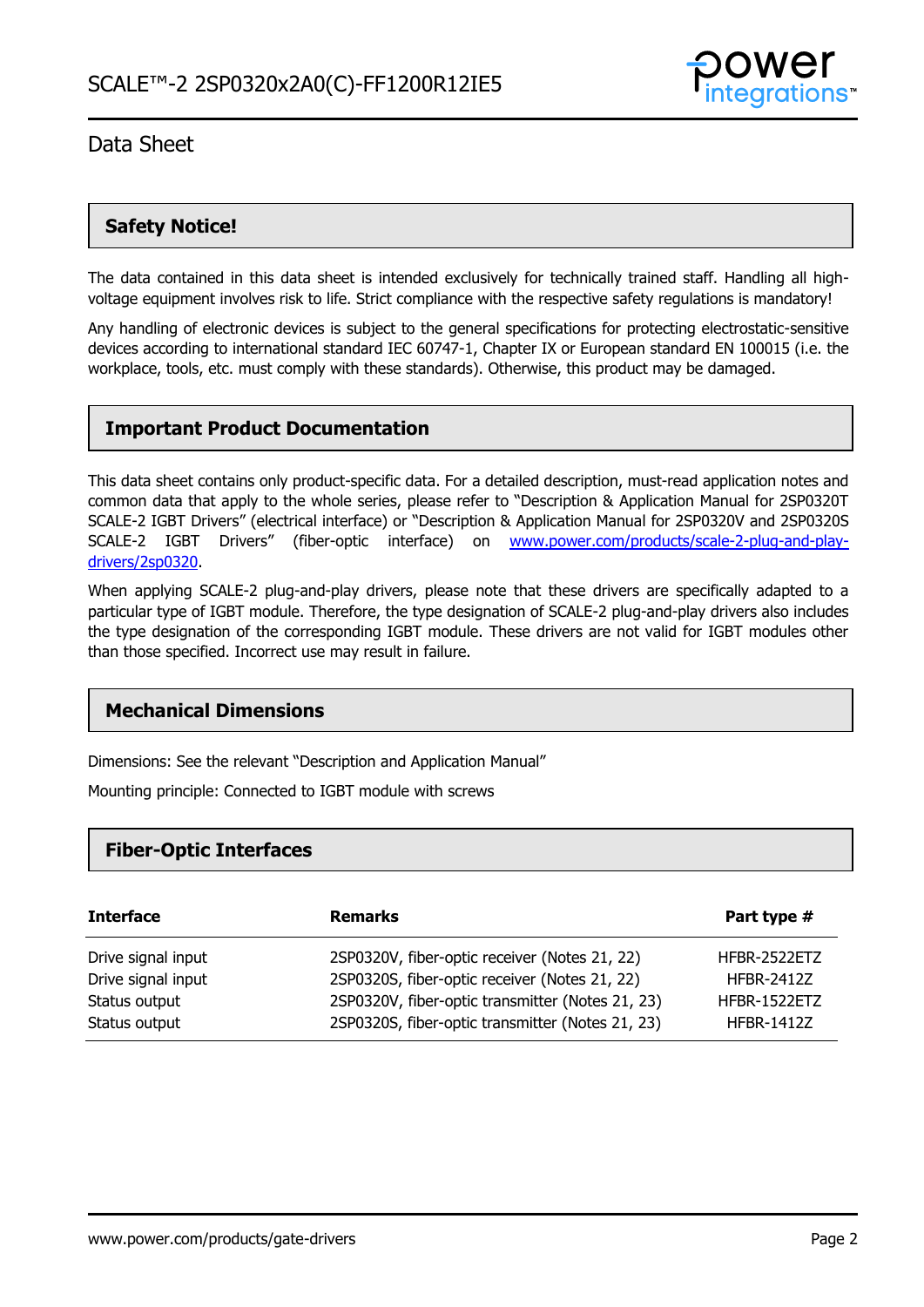

# **Absolute Maximum Ratings**

| <b>Parameter</b>                       | <b>Remarks</b>                            | Min   | Max Unit                  |                |
|----------------------------------------|-------------------------------------------|-------|---------------------------|----------------|
| Supply voltage V <sub>DC</sub>         | VDC to GND                                | 0     | 16                        | v              |
| Supply voltage V <sub>cc</sub>         | VCC to GND (Note 1)                       | 0     | 16                        | v              |
| Logic input and output voltages        | To GND                                    |       | $-0.5$ VCC $+0.5$         | V              |
| $SOx$ current                          | Fault condition, total current            |       | 20                        | mA             |
| Gate peak current I <sub>out</sub>     | Note 2                                    | $-20$ | $+20$                     | A              |
| Average supply current I <sub>DC</sub> | 2SP0320T (Note 24)                        |       | 600                       | mA             |
| Average supply current I <sub>DC</sub> | 2SP0320V and 2SP0320S (Note 24)           |       | 690                       | mA             |
| Output power per gate                  | Ambient temperature <70°C (Note 3)        |       | 3                         | W              |
|                                        | Ambient temperature 85°C (Note 3)         |       | 2                         | W              |
| Switching frequency f                  |                                           |       | 20                        | kHz            |
| Test voltage (50Hz/1min.)              | Primary to secondary (Note 19)            |       | 3800 V <sub>AC(eff)</sub> |                |
|                                        | Secondary to secondary (Note 19)          |       | 3800 VAC(eff)             |                |
| DC-link voltage                        | Note 4                                    |       | 800                       | V              |
| dV/dt                                  | Rate of change of input to output voltage |       | 50                        | $kV/\mu s$     |
| Operating voltage                      | Primary/secondary, secondary/secondary    |       | 1200                      | $V_{\rm peak}$ |
| Operating temperature                  |                                           | -40   | 85                        | °C             |
| Storage temperature                    | Note 29                                   | -40   | 50                        | °C             |
| Surface temperature                    | Only 2SP0320x2A0C-FF1200R12IE5 (Note 30)  |       | 125                       | °C             |

### **Recommended Operating Conditions**

| <b>Power Supply</b>                        | <b>Remarks</b>                                                              | Min  | Tvp |               | Max Unit |
|--------------------------------------------|-----------------------------------------------------------------------------|------|-----|---------------|----------|
| Supply voltage $V_{DC}$                    | To GND (Note 1)                                                             | 14.5 | -15 | 15.5          |          |
| Supply voltage $V_{CC}$                    | To GND (Note 1)                                                             | 14.5 | 15  | 15.5          |          |
| Resistance from TB to GND<br>$SOx$ current | 2SP0320T, blocking time $\neq$ 0, ext. value<br>Fault condition, 3.3V logic | 128  |     | $\infty$<br>4 | kΩ<br>mA |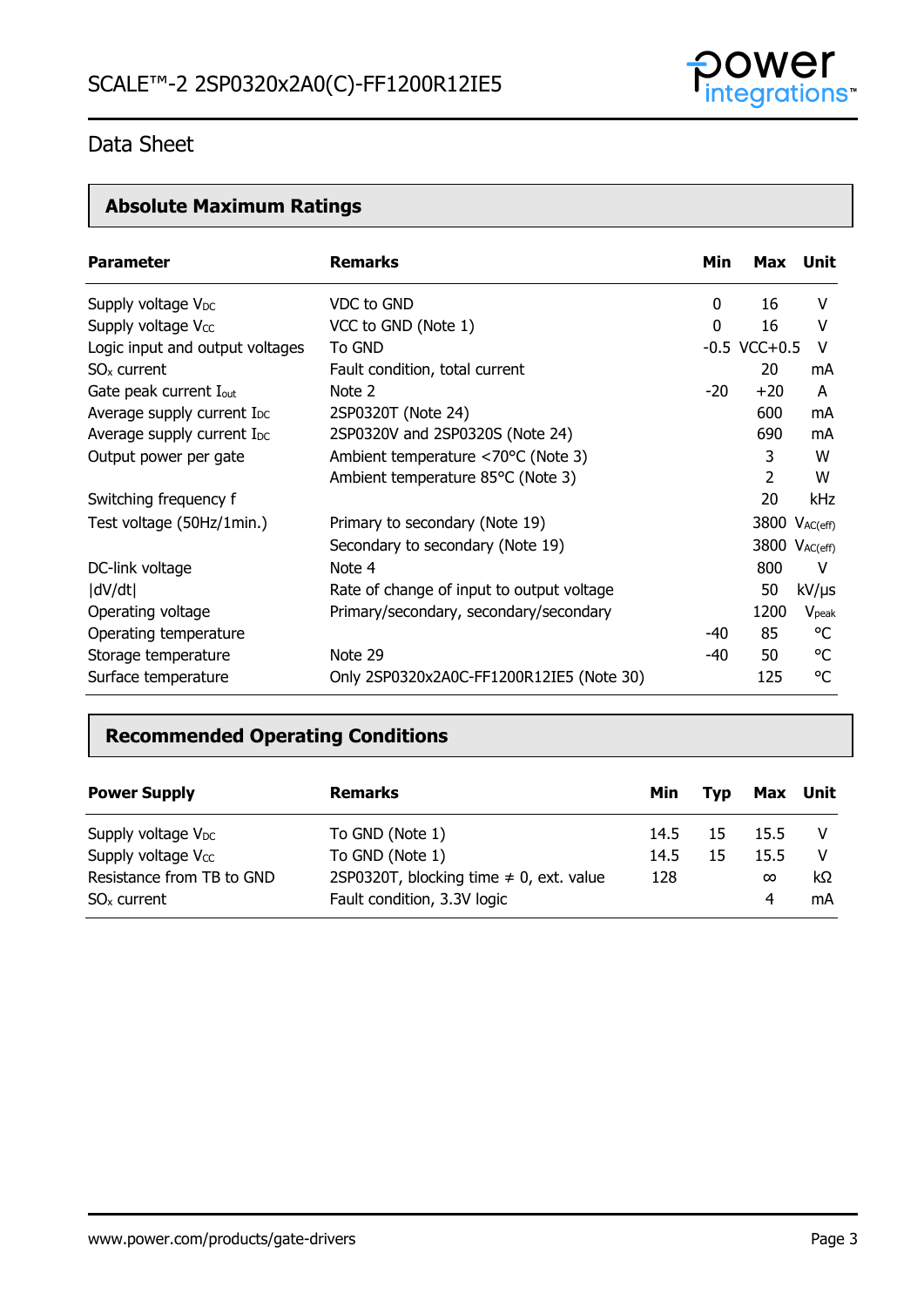

### **Electrical Characteristics**

| <b>Power Supply</b>                  | <b>Remarks</b>                                     | Min  | <b>Typ</b> | <b>Max</b> | <b>Unit</b> |
|--------------------------------------|----------------------------------------------------|------|------------|------------|-------------|
| Supply current I <sub>DC</sub>       | 2SP0320T, without load                             |      | 37         |            | mA          |
|                                      | 2SP0320V and 2SP0320S, without load                |      | 145        |            | mA          |
| Efficiency n                         | Internal DC/DC converter                           |      | 85         |            | $\%$        |
| Supply current Icc                   | Without load                                       |      | 19         |            | mA          |
| Coupling capacitance C <sub>io</sub> | Primary side to secondary side, total, per channel |      |            |            |             |
|                                      | 2SP0320T                                           |      | 20         |            | pF          |
|                                      | 2SP0320V and 2SP0320S                              |      | 15         |            | pF          |
| <b>Power Supply Monitoring</b>       | <b>Remarks</b>                                     | Min  | <b>Typ</b> | <b>Max</b> | <b>Unit</b> |
| Supply threshold Vcc                 | Primary side, clear fault                          | 11.9 | 12.6       | 13.3       | V           |
|                                      | Primary side, set fault (Note 5)                   | 11.3 | 12.0       | 12.7       | V           |
| Monitoring hysteresis                | Primary side, set/clear fault                      | 0.35 |            |            | V           |
| Supply threshold Visox-Veex          | Secondary side, clear fault                        | 12.1 | 12.6       | 13.1       | V           |
|                                      | Secondary side, set fault (Note 26)                | 11.5 | 12.0       | 12.5       | V           |
| Monitoring hysteresis                | Secondary side, set/clear fault                    | 0.35 |            |            | V           |
| Supply threshold Veex-Vcomx          | Secondary side, clear fault                        | 5    | 5.15       | 5.3        | V           |
|                                      | Secondary side, set fault (Note 26)                | 4.7  | 4.85       | 5          | V           |
| Monitoring hysteresis                | Secondary side, set/clear fault                    | 0.15 |            |            | V           |
| <b>Logic Inputs and Outputs</b>      | <b>Remarks</b>                                     | Min  | <b>Typ</b> | <b>Max</b> | <b>Unit</b> |
| Input impedance                      | 2SP0320T, $V(INx) > 3V$ (Note 6)                   | 3.5  | 4.1        | 4.6        | kΩ          |
| Turn-on threshold                    | 2SP0320T, V(INx) (Note 7)                          |      | 2.6        |            | V           |
| Turn-off threshold                   | 2SP0320T, V(INx) (Note 7)                          |      | 1.3        |            | V           |
| SOx output voltage                   | Fault condition, I(SOx) < 8mA                      |      |            | 0.7        | V           |
| <b>Short-circuit Protection</b>      | <b>Remarks</b>                                     | Min  | <b>Typ</b> | <b>Max</b> | <b>Unit</b> |
| Vce-monitoring threshold             | Between auxiliary terminals                        |      | 10.2       |            | V           |
| Response time                        | DC-link voltage > 550V (Note 8)                    |      | 6.9        |            | μs          |
| Delay to IGBT turn-off               | After the response time (Note 9)                   |      | 1.4        |            | μs          |
| <b>Blocking time</b>                 | 2SP0320T, after fault (Note 10)                    |      | 90         |            | ms          |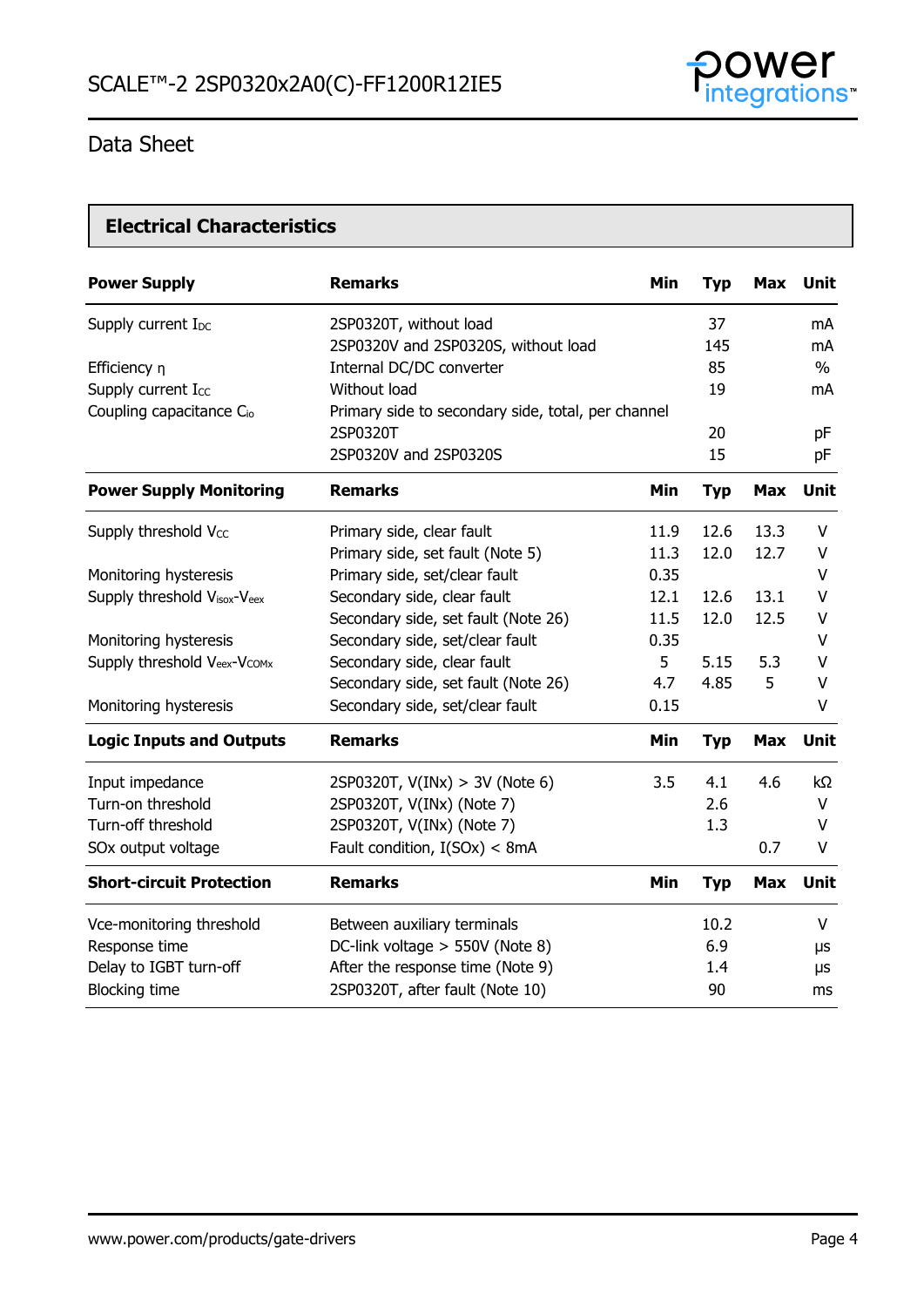

| <b>Timing Characteristics</b>              | <b>Remarks</b>                        | Min                   | <b>Typ</b>  | Max        | <b>Unit</b>       |
|--------------------------------------------|---------------------------------------|-----------------------|-------------|------------|-------------------|
| Turn-on delay $t_{d(0n)}$                  | 2SP0320T (Note 11)                    |                       | 90          |            | ns                |
| Turn-off delay t <sub>d(off)</sub>         | 2SP0320T (Note 11)                    |                       | 90          |            | ns                |
| Jitter of turn-on delay                    | 2SP0320T (Note 28)                    |                       | ±2          |            | ns                |
| Jitter of turn-off delay                   | 2SP0320T (Note 28)                    |                       | ±2          |            | ns                |
| Turn-on delay t <sub>d(on)</sub>           | 2SP0320V and 2SP0320S (Note 12)       |                       | 120         |            | ns                |
| Turn-off delay t <sub>d(off)</sub>         | 2SP0320V and 2SP0320S (Note 12)       |                       | 100         |            | ns                |
| Output rise time tr(out)                   | $G_x$ to $E_x$ (Note 13)              |                       | 7           |            | ns                |
| Output fall time t <sub>f(out)</sub>       | $G_x$ to $E_x$ (Note 13)              |                       | 25          |            | ns                |
| Dead time between outputs                  | 2SP0320T, half-bridge mode (Note 20)  |                       | 3           |            | μs                |
| Jitter of dead time                        | 2SP0320T, half-bridge mode            |                       | ±100        |            | ns                |
| Transmission delay of fault state          | 2SP0320T (Note 14)                    |                       | 450         |            | ns                |
| Transmission delay of fault state          | 2SP0320V and 2SP0320S (Note 25)       |                       | 90          |            | ns                |
| Delay to clear fault state                 | 2SP0320V and 2SP0320S (Note 15)       |                       | 11          |            | μs                |
| Acknowledge delay time                     | 2SP0320V and 2SP0320S (Note 16)       |                       | 220         |            | ns                |
| Acknowledge pulse width                    | 2SP0320V and 2SP0320S (on host side)  |                       | 700         | 1050       | ns                |
| <b>Outputs</b>                             | <b>Remarks</b>                        | Min                   | <b>Typ</b>  | <b>Max</b> | Unit              |
| Turn-on gate resistor $R_{g(0n)}$          | Note 17                               |                       | 0.85        |            | Ω                 |
| Turn-off gate resistor R <sub>g(off)</sub> | Note 17                               |                       | 1.875       |            | Ω                 |
| Gate voltage at turn-on                    |                                       |                       | 15          |            | V                 |
| Gate-voltage at turn-off                   | 2SP0320T / (2SP0320V & 2SP0320S)      |                       |             |            |                   |
|                                            | $P = 0W$                              | $-10.4/-9.9$          |             |            | v                 |
|                                            | $P = 0.3W$                            | $-10.2/-9.8$          |             |            | v                 |
|                                            | $P = 2.1W$                            |                       | $-9.7/-9.5$ |            | V                 |
|                                            | $P = 3W$                              |                       | $-9.6/-9.4$ |            | v                 |
| Gate resistance to COMx                    |                                       |                       | 4.7         |            | kΩ                |
| dV/dt Feedback                             | <b>Remarks</b>                        | <b>Implementation</b> |             |            |                   |
| dV/dt feedback                             | Note 18                               | No                    |             |            |                   |
| <b>Electrical Isolation</b>                | <b>Remarks</b>                        | Min                   | <b>Typ</b>  | <b>Max</b> | Unit              |
| Test voltage (50Hz/1s)                     | Primary to secondary side (Note 19)   | 3800                  | 3850        | 3900       | $V_{\text{eff}}$  |
|                                            | Secondary to secondary side (Note 19) | 3800                  | 3850        | 3900       | $V_{\text{eff}}$  |
| Partial discharge extinction volt.         | Primary to secondary side (Note 27)   | 1220                  |             |            | V <sub>peak</sub> |
|                                            | Secondary to secondary side (Note 27) | 1200                  |             |            | V <sub>peak</sub> |
| Creepage distance                          | Primary to secondary side             | 20                    |             |            | mm                |
|                                            |                                       | 17                    |             |            |                   |
|                                            | Secondary to secondary side           |                       |             |            | mm                |

All data refer to +25°C and  $V_{CC} = V_{DC} = 15V$  unless otherwise specified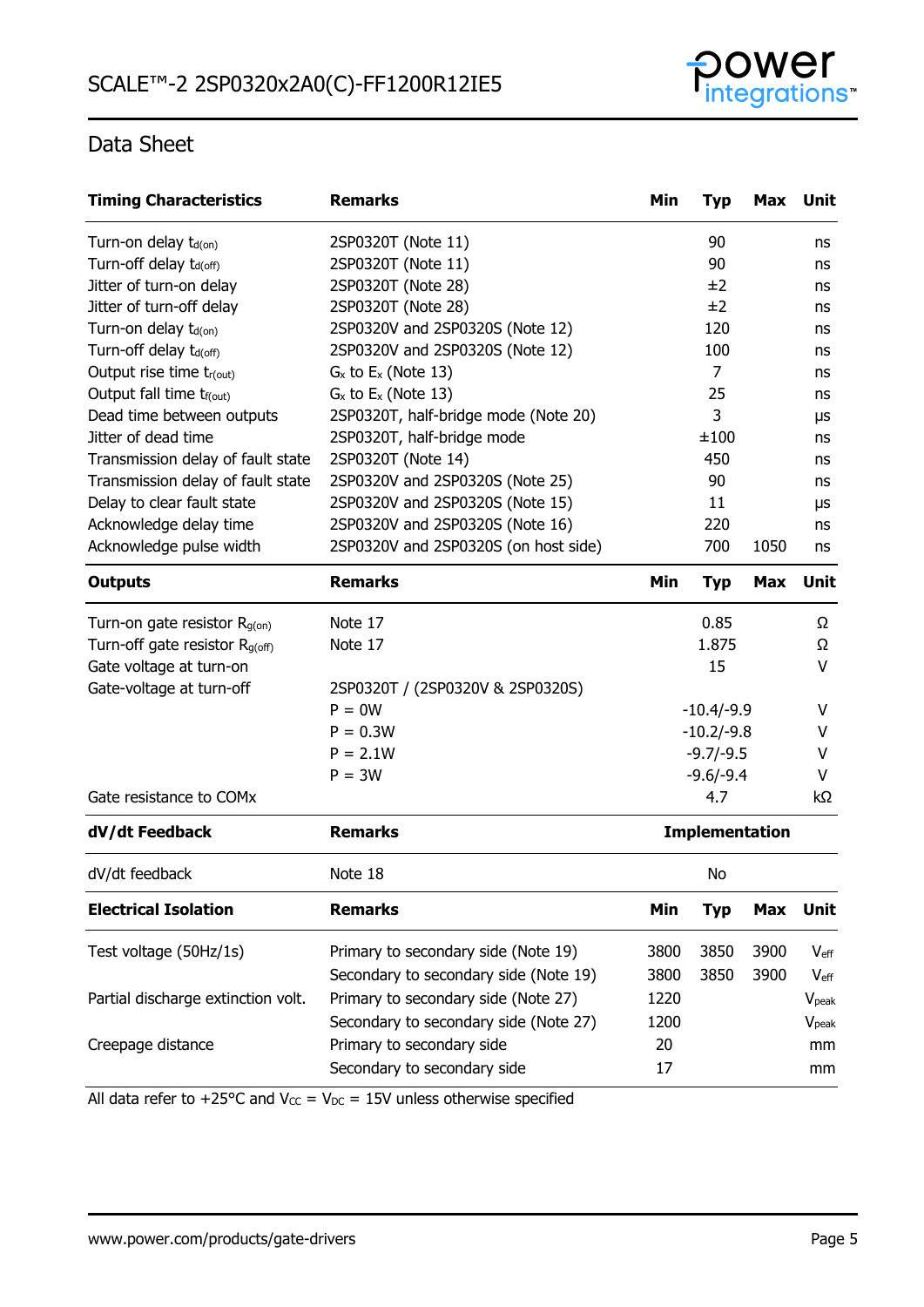

#### **Footnotes to the Key Data**

- 1) Both supply voltages  $V_{DC}$  and  $V_{CC}$  should be applied in parallel.
- 2) The gate current is limited by the gate resistors located on the driver.
- 3) If the specified value is exceeded, this indicates a driver overload. It should be noted that the driver is not protected against overload. From 70°C to 85°C, the maximum permissible output power can be linearly interpolated from the given data.
- 4) This limit is due to active clamping. Refer to "Description & Application Manual for 2SP0320T SCALE-2 IGBT Drivers" (electrical interface) or "Description & Application Manual for 2SP0320V and 2SP0320S SCALE-2 IGBT Drivers" (fiber-optic interface).
- 5) Undervoltage monitoring of the primary-side supply voltage (VCC to GND). If the voltage drops below this limit, a fault is transmitted to the corresponding output(s) (2SP0320T/2SP0320V/2SP0320S) and the IGBTs are switched off (only 2SP0320T).
- 6) The input impedance can be modified to values  $< 18 \text{ k}\Omega$  (customer-specific solution).
- 7) Turn-on and turn-off threshold values can be increased (customer-specific solution).
- 8) The resulting pulse width of the direct output of the gate drive unit for short-circuit type I (excluding the delay of the gate resistors) is the sum of response time plus delay to IGBT turn-off.
- 9) The turn-off event of the IGBT is delayed by the specified time after the response time.
- 10) Factory set value. The blocking time can be reduced with an external resistor. Refer to "Description & Application Manual for 2SP0320T SCALE-2 IGBT Drivers".
- 11) Measured from the transition of the turn-on or turn-off command at the driver input to direct output of the gate drive unit (excluding the delay of the gate resistors).
- 12) Including the delay of the external fiber-optic links. Measured from the transition of the turn-on or turn-off command at the optical transmitter on the host controller side to the direct output of the gate drive unit (excluding the delay of the gate resistors).
- 13) Refers to the direct output of the gate drive unit (excluding the delay of the gate resistors).
- 14) Transmission delay of the fault state from the secondary side to the primary status outputs.
- 15) Measured on the host side. The fault status on the secondary side is automatically reset after the specified time.
- 16) Including the delay of the external fiber-optic links. Measured from the transition of the turn-on or turn-off command at the optical transmitter on the host controller side to the transition of the acknowledge signal at the optical receiver on the host controller side.
- 17) The gate resistors can be leaded or surface mounted. Power Integrations reserves the right to determine which type will be used. Typically, higher quantities will be produced with SMD resistors and small quantities with leaded resistors.
- 18) A dV/dt feedback can optionally be implemented in order to reduce the rate of rise of the collector emitter voltage of the IGBTs at turn-off (customer-specific solution).
- 19) HiPot testing (= dielectric testing) must generally be restricted to suitable components. This gate driver is suited for HiPot testing. Nevertheless, it is strongly recommended to limit the testing time to 1s slots as stipulated by EN 50178. Excessive HiPot testing at voltages much higher than 850VAC(eff) may lead to insulation degradation. No degradation has been observed over 1min. testing at  $3800V_{AC(eff)}$ . The transformer of every production sample shipped to customers has undergone 100% testing at the given value or higher ( $<$ 5100V<sub>eff</sub>) for 1s.
- 20) Note that the dead time may vary from sample to sample. A tolerance of approximately  $\pm$ 20% may be expected. If higher timing precisions are required, Power Integrations recommends using direct mode and generating the dead time externally.
- 21) The transceivers required on the host controller side are not supplied with the gate driver. It is recommended to use the same types as used in the gate driver.
- 22) The recommended transmitter current at the host controller is 20mA. A higher current may increase jitter or delay at turn-off.
- 23) The typical transmitter current at the gate driver is 18mA. In case of supply undervoltage, the minimum transmitter current at the gate driver is 12mA: this is suitable for adequate plastic optical fibers with a length of up to 10 meters.
- 24) If the specified value is exceeded, this indicates a driver overload. It should be noted that the driver is not protected against overload.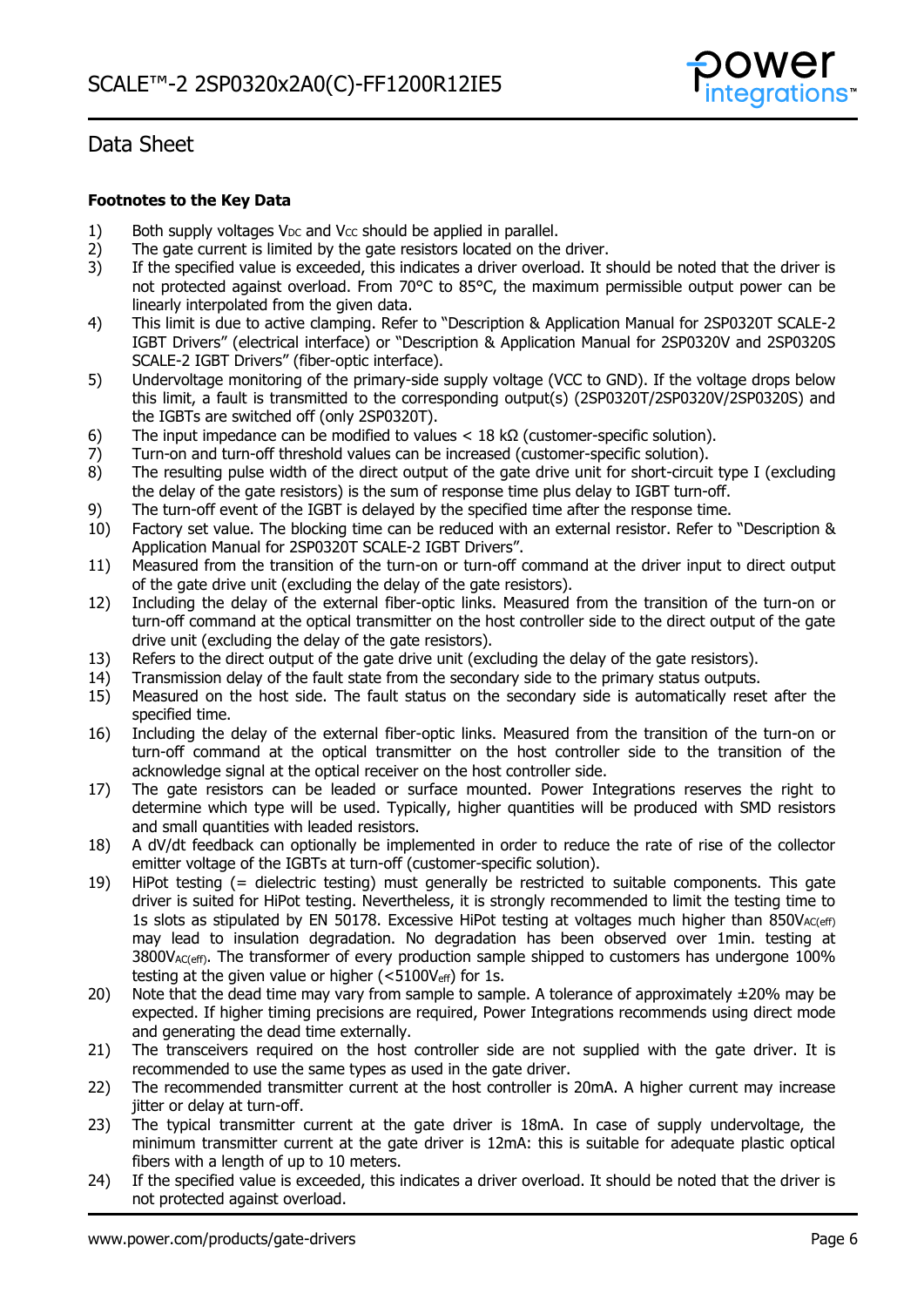

- 25) Delay of external fiber-optic links. Measured from the driver secondary side (ASIC output) to the optical receiver on the host controller.
- 26) Undervoltage monitoring of the secondary-side supply voltage (Visox to Veex and Veex to COMx which correspond with the approximate turn-on and turn-off gate-emitter voltages). If the corresponding voltage drops below this limit, the IGBT is switched off and a fault is transmitted to the corresponding output.
- 27) Partial discharge measurement is performed in accordance with IEC 60270 and isolation coordination specified in EN 50178. The partial discharge extinction voltage between primary and either secondary side is coordinated for safe isolation to EN 50178.
- 28) Jitter measurements are performed with input signals INx switching between 0V and 15V referred to GND, with a corresponding rise time and fall time of 8ns.
- 29) The storage temperature inside the original package (1) or in case the coating material of coated products may touch external parts (2) must be limited to the given value. Otherwise, it is limited to 90°C.
- 30) The component surface temperature, which may strongly vary depending on the operating condition, must be limited to the given value for coated driver versions to ensure long-term reliability of the coating material.

### **RoHS Statement**

We hereby confirm that the product supplied does not contain any of the restricted substances according Article 4 of the RoHS Directive 2011/65/EU in excess of the maximum concentration values tolerated by weight in any of their homogeneous materials.

Additionally, the product complies with RoHS Directive 2015/863/EU (known as RoHS 3) from 31 March 2015, which amends Annex II of Directive 2011/65/EU.

### **Legal Disclaimer**

The statements, technical information and recommendations contained herein are believed to be accurate as of the date hereof. All parameters, numbers, values and other technical data included in the technical information were calculated and determined to our best knowledge in accordance with the relevant technical norms (if any). They may base on assumptions or operational conditions that do not necessarily apply in general. We exclude any representation or warranty, express or implied, in relation to the accuracy or completeness of the statements, technical information and recommendations contained herein. No responsibility is accepted for the accuracy or sufficiency of any of the statements, technical information, recommendations or opinions communicated and any liability for any direct, indirect or consequential loss or damage suffered by any person arising therefrom is expressly disclaimed.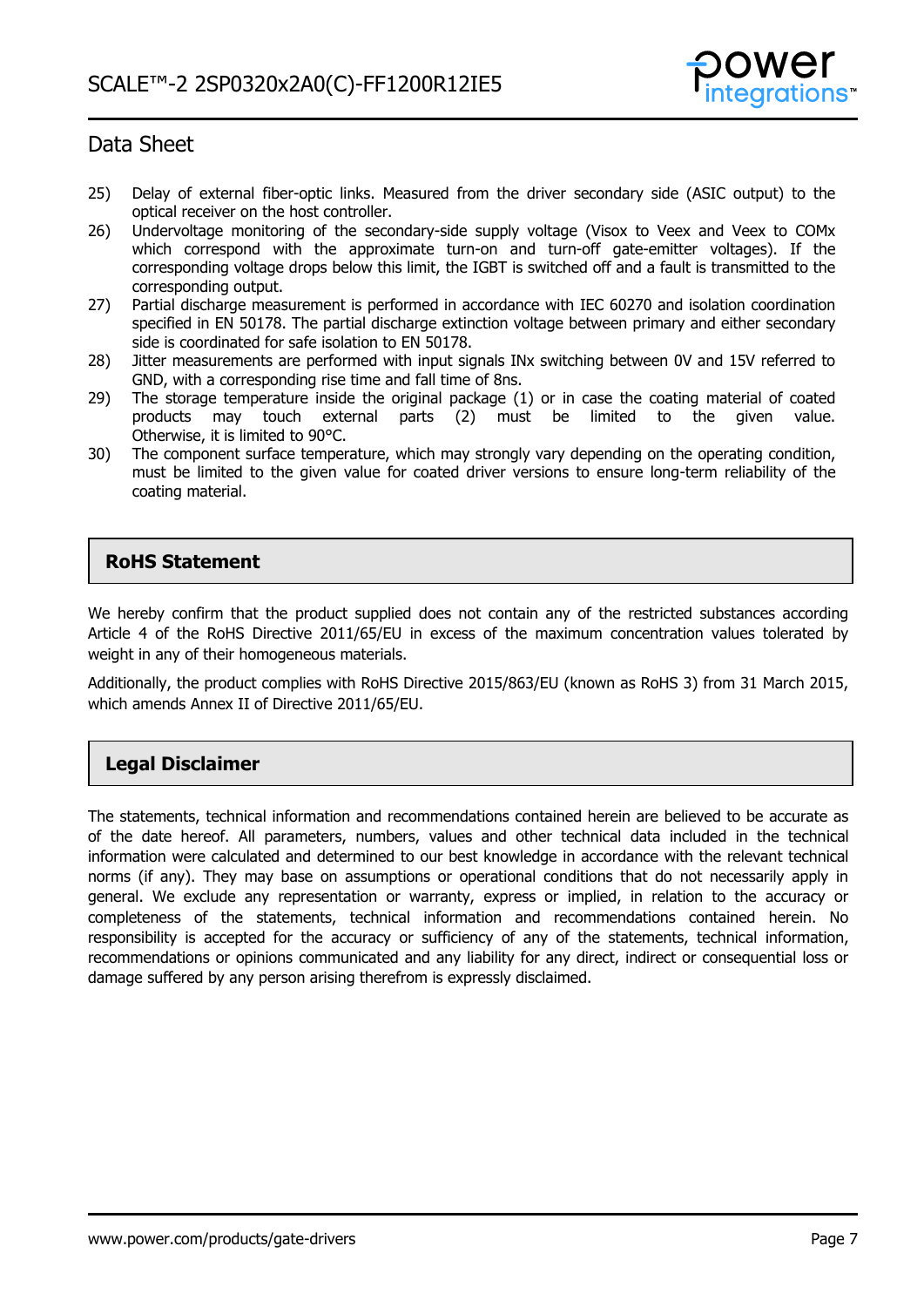

### **Ordering Information**

Our international terms and conditions of sale apply.

| <b>Interface</b>                   | <b>Power Integrations Driver Type #</b> | <b>Related IGBT</b> |
|------------------------------------|-----------------------------------------|---------------------|
| Electrical Interface               | 2SP0320T2A0-FF1200R12IE5                | FF1200R12IE5        |
| Electrical Interface <sup>2)</sup> | 2SP0320T2A0C-FF1200R12IE5               | FF1200R12IE5        |
| Fiber-Optic Interface 1)           | 2SP0320V2A0-FF1200R12IE5                | FF1200R12IE5        |
| Fiber-Optic Interface $1$ , $2$ )  | 2SP0320V2A0C-FF1200R12IE5               | FF1200R12IE5        |
|                                    |                                         |                     |

<sup>1)</sup> Fiber-optic interface with versatile link (HFBR-2522ETZ and HFBR-1522ETZ)

2) Conformal coated version

Product home page: [www.power.com/products/scale-2-plug-and-play-drivers/2sp0320](http://www.power.com/products/scale-2-plug-and-play-drivers/2sp0320)

### **Information about Other Products**

#### **For other drivers, evaluation systems product documentation and application support**

Please click: [www.power.com/products/gate-drivers](http://www.power.com/products/gate-drivers)

© 2008…2022 Power Integrations Switzerland GmbH. All rights reserved. We reserve the right to make any technical modifications without prior notice. Version 2 from 2022-04-06